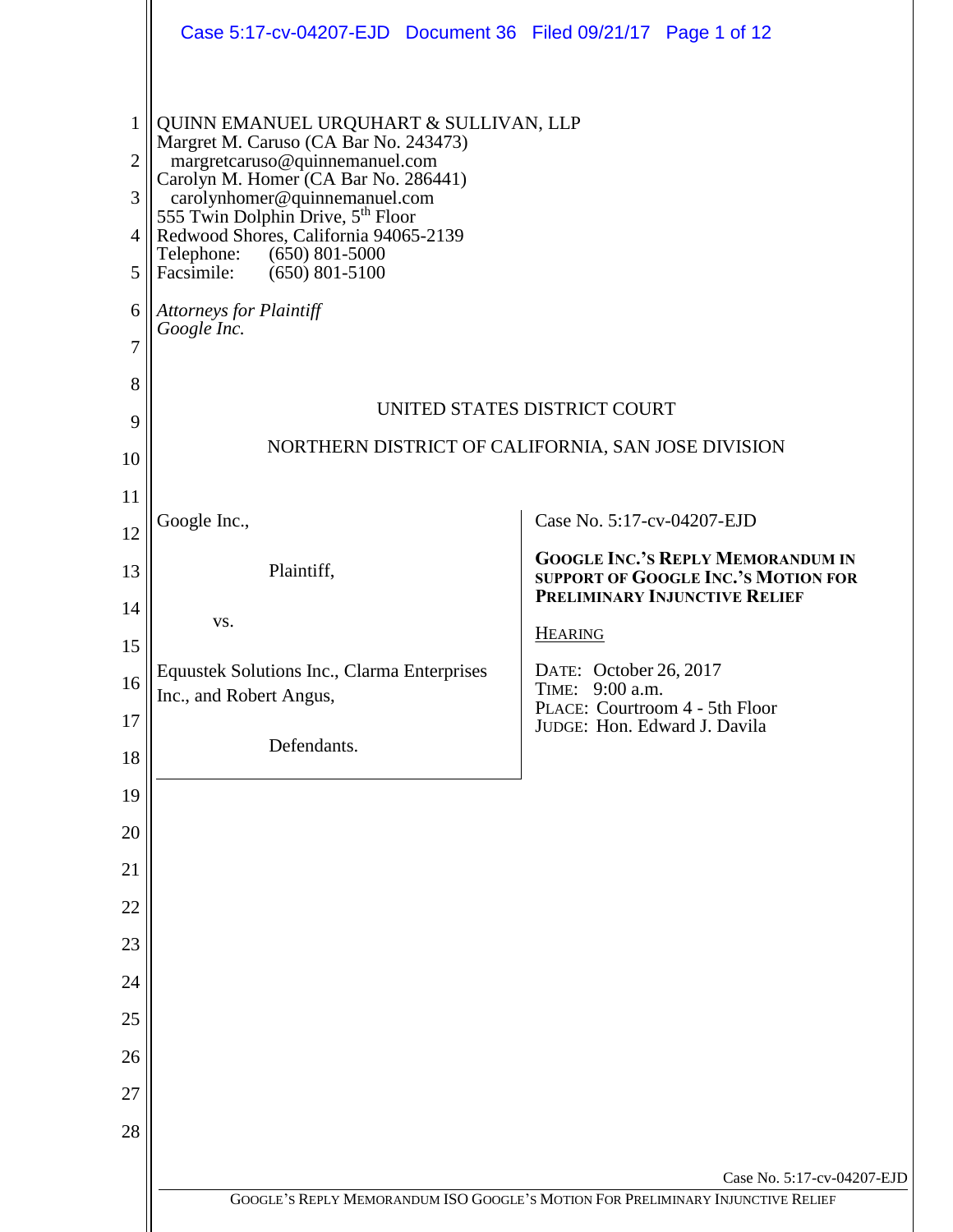|          | Case 5:17-cv-04207-EJD  Document 36  Filed 09/21/17  Page 2 of 12                                         |
|----------|-----------------------------------------------------------------------------------------------------------|
| 1<br>2   | <b>TABLE OF CONTENTS</b><br>Page                                                                          |
| 3        |                                                                                                           |
| 4        |                                                                                                           |
| 5        | THE NORTHERN DISTRICT OF CALIFORNIA HAS PERSONAL<br>Ι.                                                    |
| 6<br>7   | THE MERITS OF GOOGLE'S FIRST AMENDMENT AND<br>II.<br>COMMUNICATIONS DECENCY ACT ARGUMENTS ARE UNOPPOSED 3 |
| 8        | III.<br>MR. ANGUS'S LETTER OFFERS NO LEGITIMATE GROUNDS UPON                                              |
| 9        | Defendants' Sales Chart Does Not Show The Canadian Order Is Effective5<br>A.                              |
| 10<br>11 | At Equustek's Urging, The Supreme Court Of Canada Chose Not To<br><b>B.</b>                               |
| 12       | $\mathcal{C}$ .                                                                                           |
| 13       | D.                                                                                                        |
| 14       |                                                                                                           |
| 15       |                                                                                                           |
| 16<br>17 |                                                                                                           |
| 18       |                                                                                                           |
| 19       |                                                                                                           |
| 20       |                                                                                                           |
| 21       |                                                                                                           |
| 22       |                                                                                                           |
| 23       |                                                                                                           |
| 24       |                                                                                                           |
| 25       |                                                                                                           |
| 26       |                                                                                                           |
| 27       |                                                                                                           |
| 28       |                                                                                                           |
|          | Case No. 5:17-cv-04207-EJD<br>$-i-$                                                                       |
|          | GOOGLE'S REPLY MEMORANDUM ISO GOOGLE'S MOTION FOR PRELIMINARY INJUNCTIVE RELIEF                           |
|          |                                                                                                           |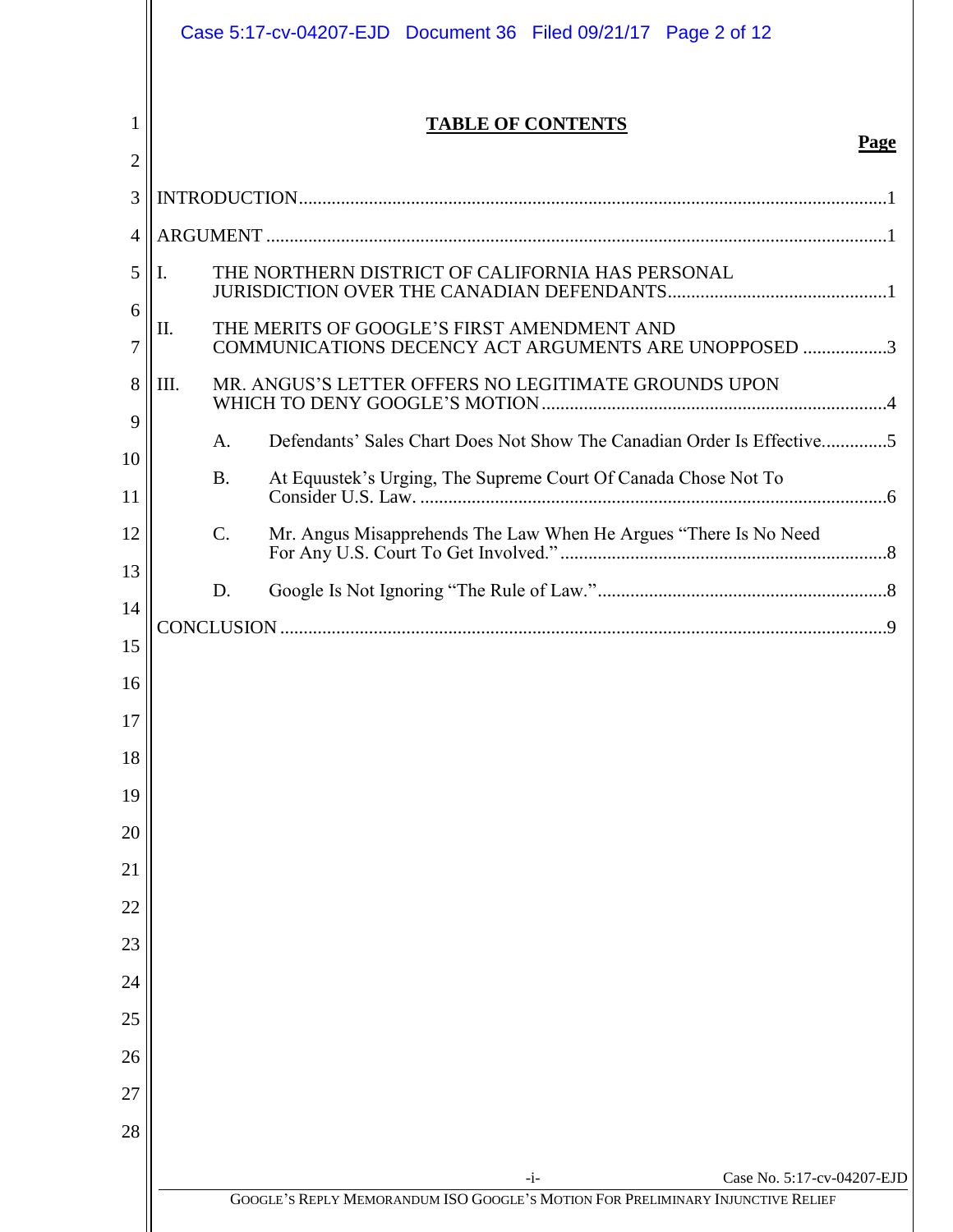|                | Case 5:17-cv-04207-EJD  Document 36  Filed 09/21/17  Page 3 of 12                                  |  |  |
|----------------|----------------------------------------------------------------------------------------------------|--|--|
| 1<br>2         | <b>TABLE OF AUTHORITIES</b><br>Page                                                                |  |  |
| 3              |                                                                                                    |  |  |
| $\overline{4}$ | <b>CASES</b><br>Calder v. Jones,                                                                   |  |  |
| 5              |                                                                                                    |  |  |
| 6              | D-Beam Ltd. Partnership v. Roller Derby Skates, Inc.,<br>Derek Andrew, Inc. v. Poof Apparel Corp., |  |  |
| 7<br>8         |                                                                                                    |  |  |
| 9              | Elrod v. Burns,                                                                                    |  |  |
| 10<br>11       | Jones v. Metropolitan. Life Insurance Co.,                                                         |  |  |
| 12             | Nebraska Press Association v. Stuart,                                                              |  |  |
| 13<br>14       | Valle Del Sol Inc. v. Whiting,                                                                     |  |  |
| 15             | Yahoo! Inc. v. La Ligue Contre Le Racisme,                                                         |  |  |
| 16<br>17       | Zynga, Inc. v. Vostu USA, Inc.,                                                                    |  |  |
| 18             |                                                                                                    |  |  |
| 19             | CONSTITUTION, STATUTES, AND RULES                                                                  |  |  |
| 20             |                                                                                                    |  |  |
| 21             |                                                                                                    |  |  |
| 22             |                                                                                                    |  |  |
| 23             |                                                                                                    |  |  |
| 24             |                                                                                                    |  |  |
| 25             |                                                                                                    |  |  |
| 26             |                                                                                                    |  |  |
| 27             | <b>OTHER AUTHORITIES</b>                                                                           |  |  |
| 28             |                                                                                                    |  |  |
|                | $-i$ i-<br>Case No. 5:17-cv-04207-EJD                                                              |  |  |
|                | GOOGLE'S REPLY MEMORANDUM ISO GOOGLE'S MOTION FOR PRELIMINARY INJUNCTIVE RELIEF                    |  |  |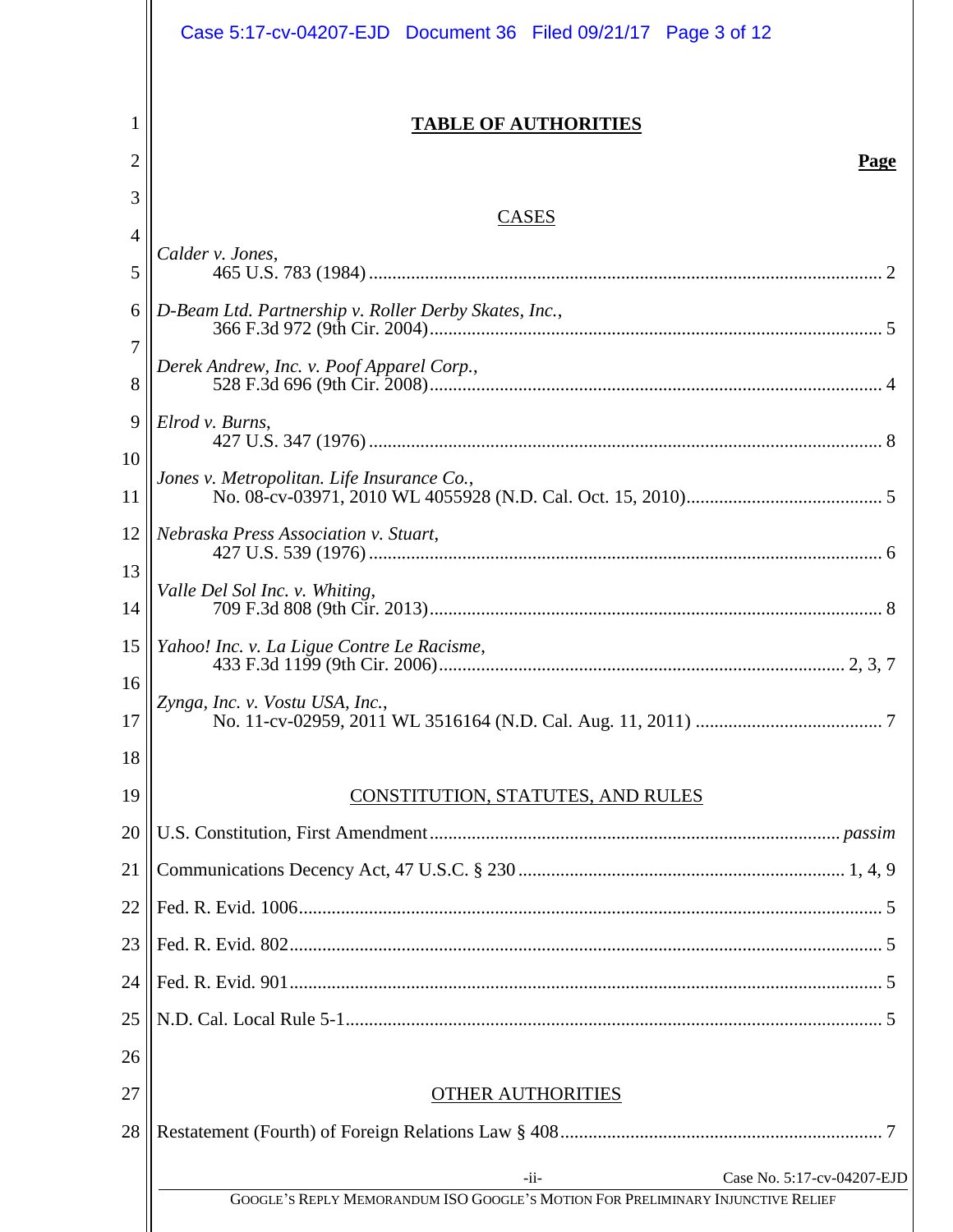<span id="page-3-0"></span>1

## **INTRODUCTION**

2 3 4 5 Google's motion for a preliminary injunction should be granted. This Court has personal jurisdiction over Defendants under the law of this circuit, and it is undisputed that enforcement of the Canadian injunction they obtained against Google (the "Canadian Order"), as it pertains to the United States, violates the First Amendment and Communications Decency Act.

6 7 8 9 10 11 12 Defendants did not file an opposition to Google's motion, nor answer Google's complaint. Instead, in a belated letter faxed to Google's counsel (represented to be a copy of what Defendants also faxed to the Clerk of Court for this District), personal defendant Robert Angus explicitly declared Defendants' intention not to defend against Google's suit. He expressed his personal view that Google's motion is unnecessary and unfair, without citations to the legal authority of the United States or the factual record. The letter is procedurally deficient for numerous reasons, but even if treated as a timely and legitimate filing, it lacks any merit.

13 14 15 16 17 18 The Canadian Order is unenforceable in the United States. It is inconsistent with the Constitution's robust protections for free speech, the immunity Congress effected through the Communications Decency Act, and principles of international comity. Given Defendants' default, Google is likely to prevail in this action. With the balance of equities and public interest strongly favoring Google, this Court should issue a preliminary injunction against enforcement of the Canadian Order in the United States.

<span id="page-3-1"></span>19

21

**ARGUMENT**

#### <span id="page-3-2"></span>20 **I. THE NORTHERN DISTRICT OF CALIFORNIA HAS PERSONAL JURISDICTION OVER THE CANADIAN DEFENDANTS**

22 23 24 25 26 27 28 This Court has personal jurisdiction over Defendants Equustek Solutions Inc., Clarma Enterprises Inc., and Robert Angus (collectively "Equustek") based on their persistent (and successful) efforts to extract from Google, a resident of California, numerous changes to search results displayed in the United States. In this circuit, the pursuit of international litigation against a U.S. company to compel removal of search results has been held to establish personal jurisdiction in the United States over the international parties for purposes of determining whether

-1- Case No. 5:17-cv-04207-EJD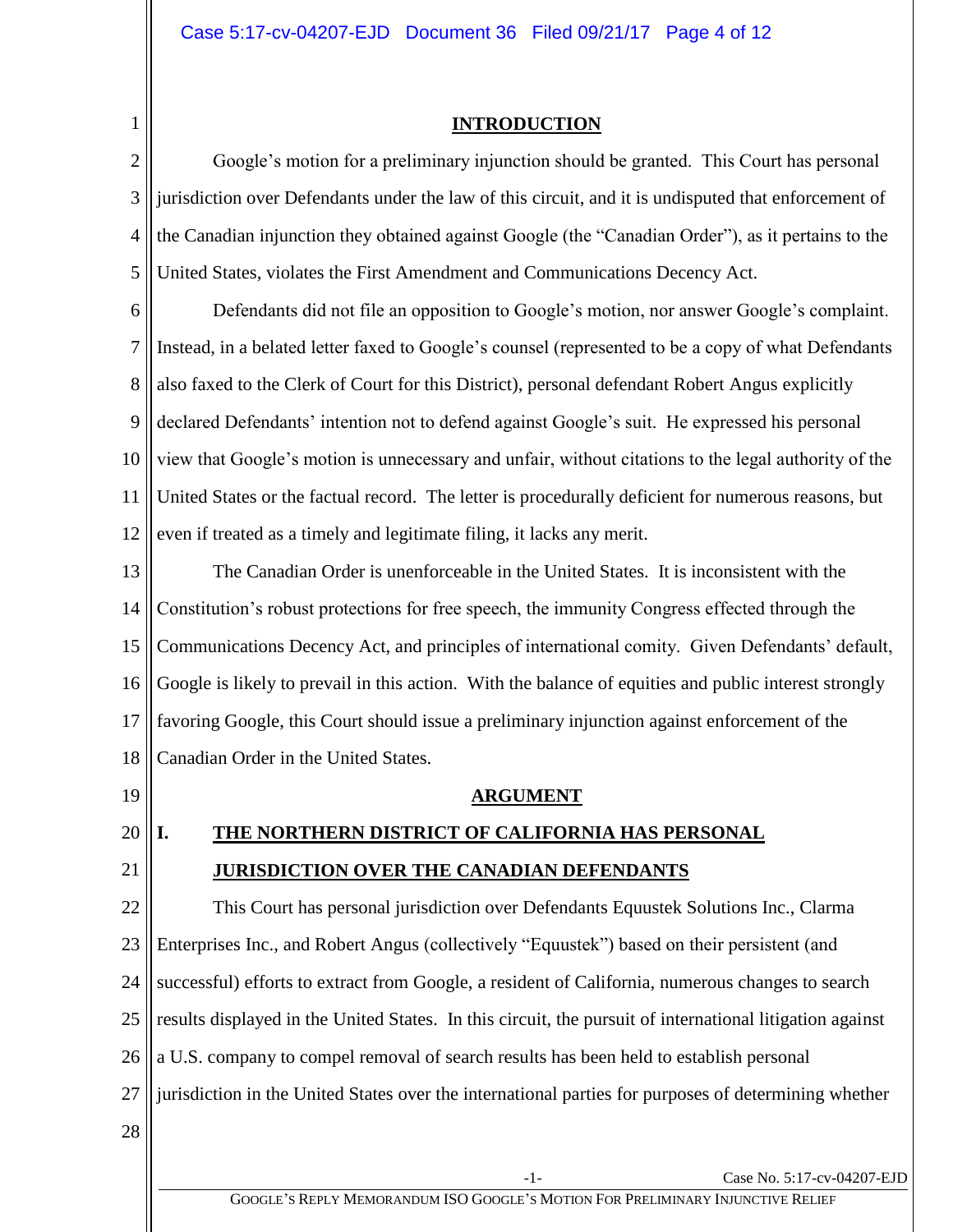1 2 the extraterritorial orders they obtained are enforceable in the United States. *Yahoo! Inc. v. La Ligue Contre Le Racisme*, 433 F.3d 1199, 1209-11 (9th Cir. 2006).

3 4 5 6 7 8 9 10 11 The *Yahoo!* decision addressed the question of personal jurisdiction over two French civil rights organizations that had obtained orders against Yahoo in a French court. Those orders required Yahoo to remove certain content from its French services, including search results displayed in France (i.e., all "messages, images and text relating to Nazi objects, relics, insignia, emblems and flags, or which evoke Nazism"). *Yahoo!*, 433 F.3d at 1202-03*.* Yahoo then brought a declaratory judgment action in the Northern District of California seeking an order that the French removal order was unenforceable in the United States. *Id.* at 1204. While the federal action was pending, Yahoo voluntarily revised its policies to eliminate "much of the conduct prohibited by the French orders." *Id.* at 1205.

12 13 14 15 16 17 18 19 20 21 22 23 24 25 The French defendants contended that this Court lacked personal jurisdiction over them because they had "not sought enforcement of the French court's orders in this country" and had stated that they would "not seek enforcement or penalties so long as Yahoo! continues its current course of conduct." *Id.* at 1210-11. An *en banc* majority rejected that argument. *Id.* at 1201, 1211. Because the French defendants had "obtained two interim orders from the French court directing Yahoo! to take actions in California," and because they "want[ed] to be able to return to the French court for enforcement if Yahoo! return[ed] to its 'old ways,'" the court concluded that the French defendants had purposefully directed their activity toward California by "some transaction" with Yahoo, a resident of California. *Id.* at 1205-06, 1209-1211. The exercise of personal jurisdiction over the French defendants was reasonable for Yahoo's declaratory judgment action, which arose from, and related to, the French defendants' litigation efforts against Yahoo in France. *Id.* at 1209-1211; *see also id.* at 1205-07 (setting forth three-prong jurisdiction test and three-prong *Calder v. Jones*, 465 U.S. 783, 789-790 (1984) test for "purposeful direction"). Like the *Yahoo!* defendants, Equustek "intentionally filed" an application for an injunction

26 against a California resident in a foreign court, unequivocally seeking relief targeting that

27 California resident. *Compare Yahoo!*, 433 F.3d at 1209 *with* Declaration of Stephen R. Schachter

28 (Dkt. 16-2), Ex. 8 (Equustek's Notice of Application against Google). Equustek served the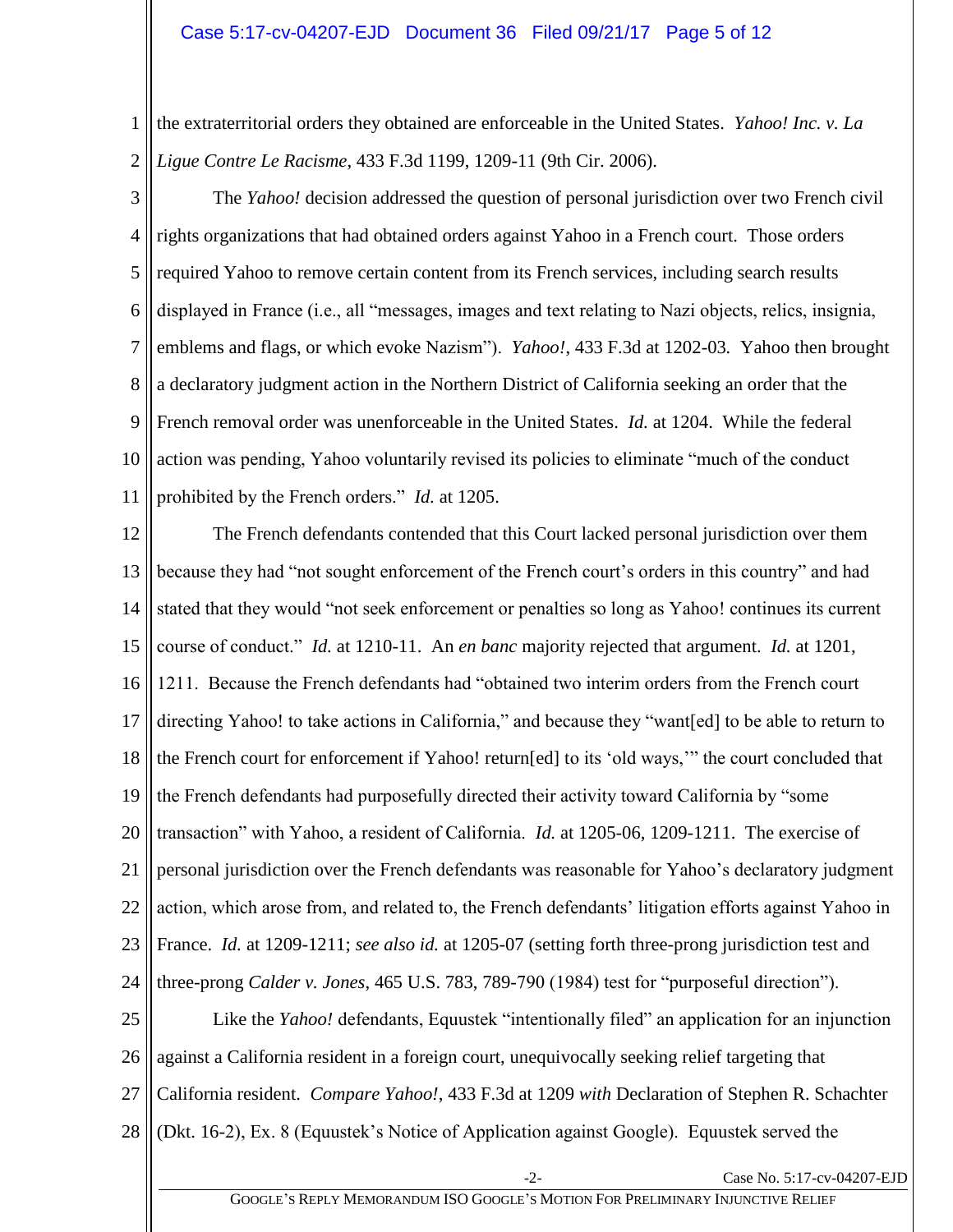### Case 5:17-cv-04207-EJD Document 36 Filed 09/21/17 Page 6 of 12

1 2 3 4 5 application on Google in Mountain View, California. *See* Complaint (Dkt. 1) ¶ 11. Equustek sought and obtained from the foreign court "orders directing [the California company] to perform significant acts in California." *Compare Yahoo!*, 433 F.3d at 1209 *with* Schachter Decl., Ex. 10 (*Equustek Solutions Inc. v. Jack*, 2014 BCSC 1063 (hereinafter "Trial Court Op.")) ¶¶ 30-31, 145- 46, 159, 161 .

6 7 8 9 10 11 12 13 14 15 16 17 The case for personal jurisdiction against Equustek is much stronger than against the French *Yahoo!* defendants, who had expressly disavowed any intent to require Yahoo to remove listings in the United States. *See Yahoo!,* 433 F.3d at 1221-22 (plurality opinion). Because the Canadian Order requires Google to "block access by users in the United States, this [is] a different and much easier case." *Id*. at 1222 (plurality opinion). And unlike Yahoo, which admitted that it "has not shown or even alleged any specific way in which it has altered its behavior in response to the French court's interim orders," *id*. at 1209, Google continues to alter its search results returned in the United States only because the Canadian Order expressly requires it to do so. *See*  Declaration of Andrew Strait (Dkt. 16-1), ¶¶ 8, 12-14. Exercising jurisdiction over Equustek to determine whether the orders Equustek obtained against Google in Canada, and defended all the way up to the Supreme Court of Canada, comports entirely with fair play and substantial justice, and is thus proper.

- 18
- 19

# <span id="page-5-0"></span>**II. THE MERITS OF GOOGLE'S FIRST AMENDMENT AND COMMUNICATIONS DECENCY ACT ARGUMENTS ARE UNOPPOSED**

20 21 22 23 24 25 26 27 28 Mr. Angus does not dispute that the Canadian Order violates the First Amendment. He does not even mention the First Amendment, but merely asserts, without citation or authority, that this action does not "raise legitimate freedom of expression concerns." As detailed in Google's opening brief, the Canadian Order Equustek obtained unequivocally "raises legitimate freedom of expression concerns" under the First Amendment. *See* Opening Br. (Dkt 16) at 8-16. U.S. jurisprudence instructs that the proper remedy for trade secret misappropriation on the internet is not to enjoin innocent third party services from reporting on the existence of publicly available information (i.e., censorship), but rather, to take steps to shut down the operations of the direct infringer. *See id.* at 8-15. It is undisputed that notwithstanding Google's compliance with the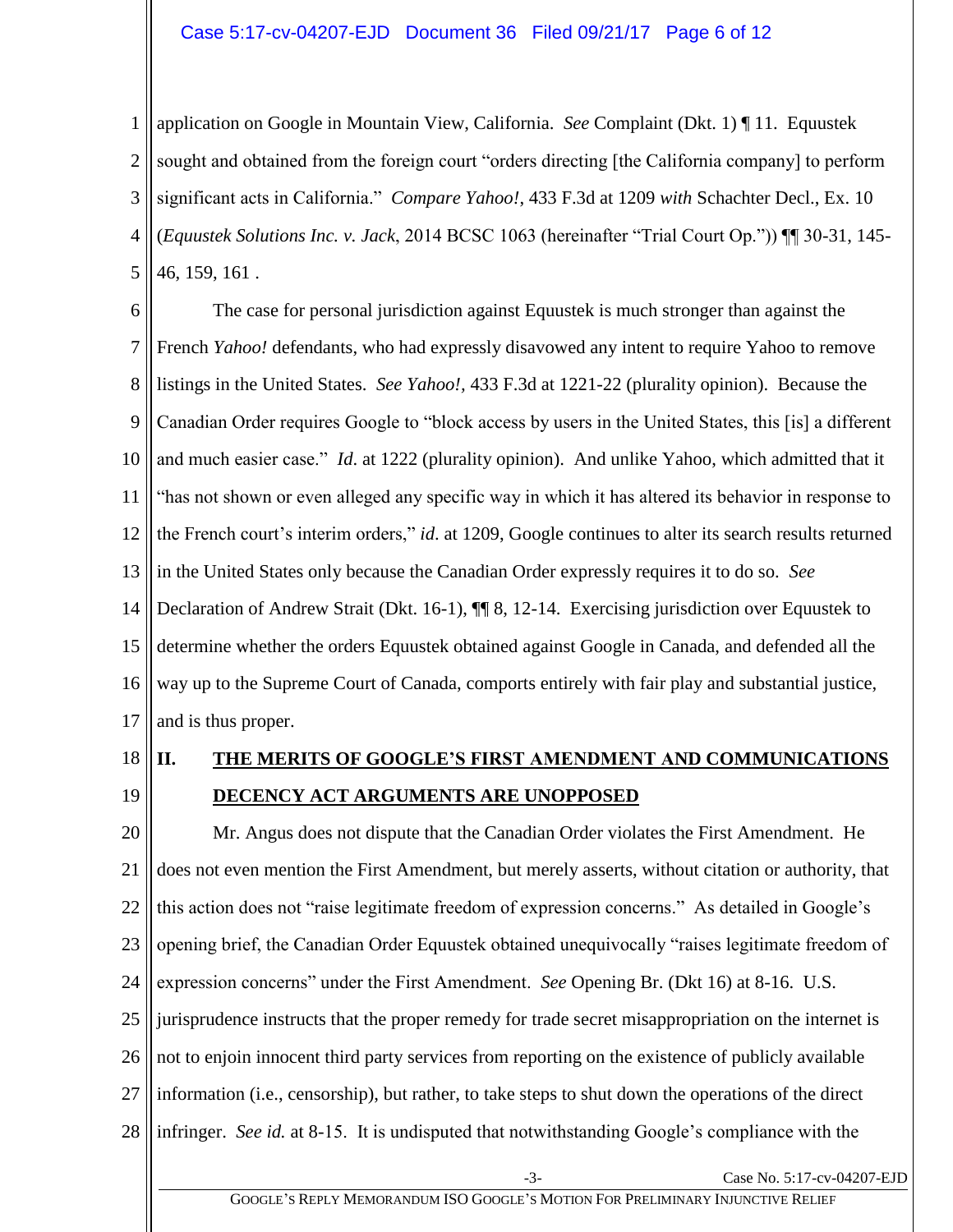1 2 Canadian Order for the past three years, Datalink sites remain active and readily accessible to the public.

3

4 5 6 7 8 9 10 11 12 13 14 Mr. Angus also does not dispute that the Canadian Order violates the Communications Decency Act ("CDA"). He does not even mention the CDA. While Mr. Angus contends that courts must be able to "act against illegal activity occurring on the internet" lest "we no longer live in a world ruled by law," the only alleged illegal activity here was committed by the Datalink defendants in the Canadian action. No court has ruled that Google itself engaged in any illegality by including and displaying the Datalink websites in its search results. *See* Schachter Decl., Ex. 10 (Trial Court Op.) ¶ 156 (acknowledging that Google is an "innocent bystander"). All Google did was legally display "information provided by another information content provider"—i.e. Datalink. *See* 47 U.S.C. § 230. The CDA thus prohibits enforcement of the Canadian Order for speech within the United States (i.e., Google search results returned to users in the United States), as the Order is premised on content the Datalink defendants (i.e., third parties) created and chose to publish online. *See* Opening Br. at 16-18.

#### <span id="page-6-0"></span>15 16 **III. MR. ANGUS'S LETTER OFFERS NO LEGITIMATE GROUNDS UPON WHICH TO DENY GOOGLE'S MOTION**

17 18 19 20 21 22 23 24 25 26 27 28 Case No. 5:17-cv-04207-EJD Google agreed, at Defendants' request, to extend their time to answer the Complaint and to submit a motion to extend their time to oppose the preliminary injunction motion until September 7, 2017. (Dkt. 25 at 2; Dkt. 26 at 2.) But Defendants did not file a response to Google's complaint or its motion by the deadline. Instead, on September 8, Defendant Robert Angus faxed a letter to Google's counsel (and seemingly to the Court) declaring that the Defendants "cannot afford to defend this case against Google, and have not filed any defense." Mr. Angus's letter confirms that Defendants have conceded, meaning that all factual allegations in Google's Complaint should be treated as true. *Derek Andrew, Inc. v. Poof Apparel Corp.*, 528 F.3d 696, 702 (9th Cir. 2008).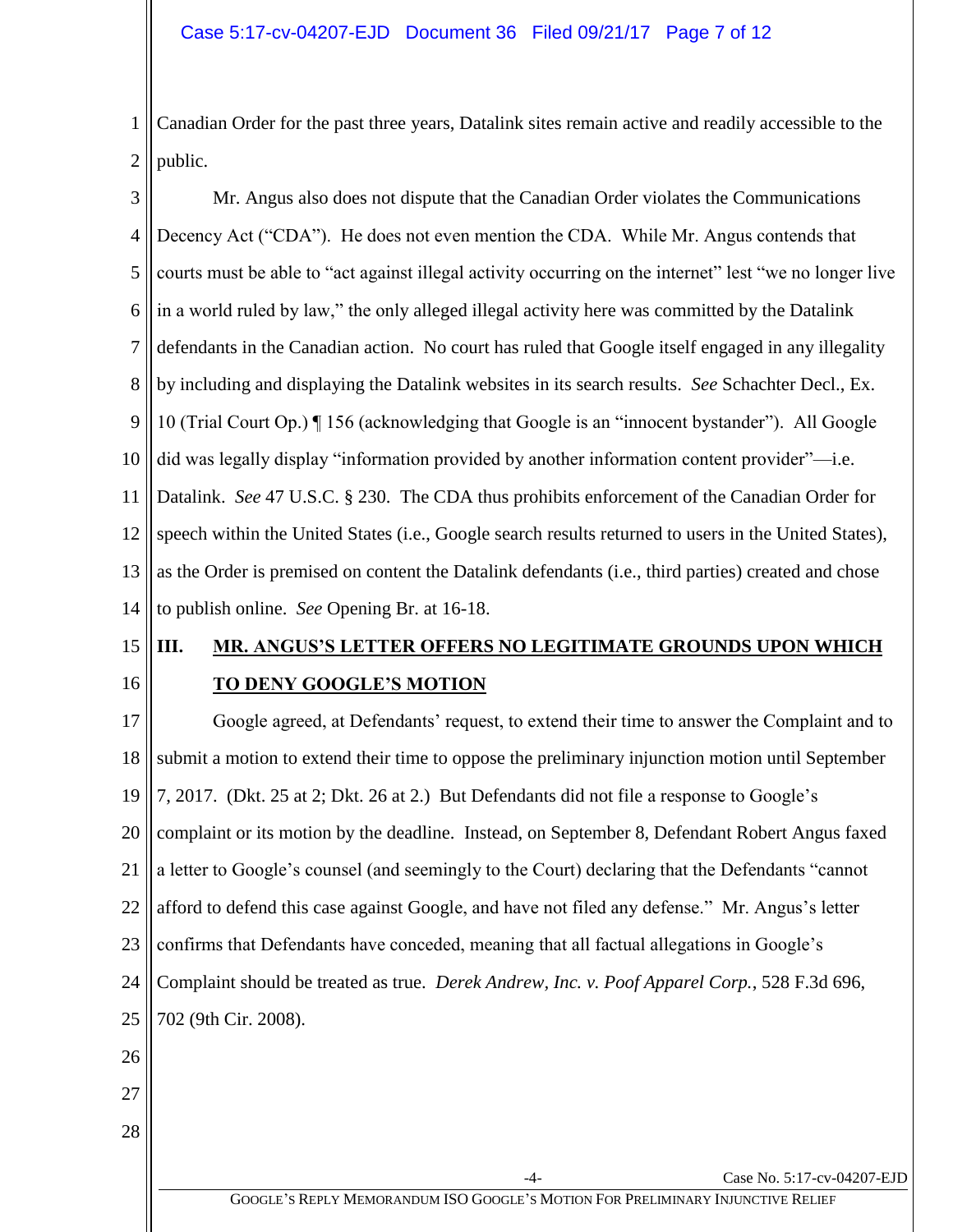1 2 3 4 5 6 7 Mr. Angus purports to "tell" the Court what Defendants' "position on this litigation is." The Court should disregard his submission as procedurally improper.<sup>1</sup> See, e.g., Jones v. Metro. *Life Ins. Co.*, No. 08-cv-03971, 2010 WL 4055928, at \*6 (N.D. Cal. Oct. 15, 2010) ("[B]ased on its inherent powers, a court may strike material from the docket, including portions of a document, reflecting procedural impropriety or lack of compliance with court rules or orders.").But even if accepted, Mr. Angus's legally and factually unsupported letter offers no legitimate reason to deny Google's motion.

<span id="page-7-0"></span>8

## **A. Defendants' Sales Chart Does Not Show The Canadian Order Is Effective.**

9 10 11 12 13 14 15 16 17 Mr. Angus asserts that the Canadian Order is "effective" and includes a table purporting to show Equustek's sales over time. But the table does not comply with any federal evidentiary rules. *E.g.*, Fed. R. Evid. 802 (hearsay), 901 (authentication), 1006 (summaries). Tellingly, Equustek never introduced this table, or any detailed sales records, in the Canadian proceedings, *see* Schachter Decl., Ex. 20 (BCCA order denying stay) ¶ 25 (accepting Equustek's argument that the future "task of establishing the value of its lost profits" "will be difficult" and the loss "may be incalculable"), even though Google had argued the non-effectiveness of the Canadian Order in Canadian courts, *id.*, Ex. 1 (SCC Op.) ¶¶ 55, 77-79 (dissent explaining why Google was correct in arguing that global order was ineffective).

18 19 20 21 22 23 24 Even if Mr. Angus's chart accurately reflects Equustek's sales, there is no way to tell whether it supports the "effectiveness" conclusion Mr. Angus argues. For example, it does not address any other factor contributing to the more recent sales increase: did Equustek modify its product, lower its price, or increase its marketing budget? Has overall demand for the product category increased? How was Equustek affected by the global financial downturn in 2008? Has the competitive landscape or Canadian market changed in any other way? Might some combination of these discrete factors be responsible for the supposed uptick in sales?

25

 $\overline{a}$ 

26 1 In addition to being untimely, the letter suffers from numerous procedural deficiencies. Because Mr. Angus does not represent himself to be a lawyer, his letter may be viewed as a *pro se* submission—but only as to himself as an individual because "corporations and other

27 unincorporated associations must appear in court through an attorney." *D-Beam Ltd. P'ship v. Roller Derby Skates, Inc.*, 366 F.3d 972, 973-74 (9th Cir. 2004) (citations omitted). Even *pro se* 

<sup>28</sup> parties should use the Court's Electronic Case Filing ("ECF") system—not fax legal submissions. *See* N.D. Cal. Local Rule 5-1(b).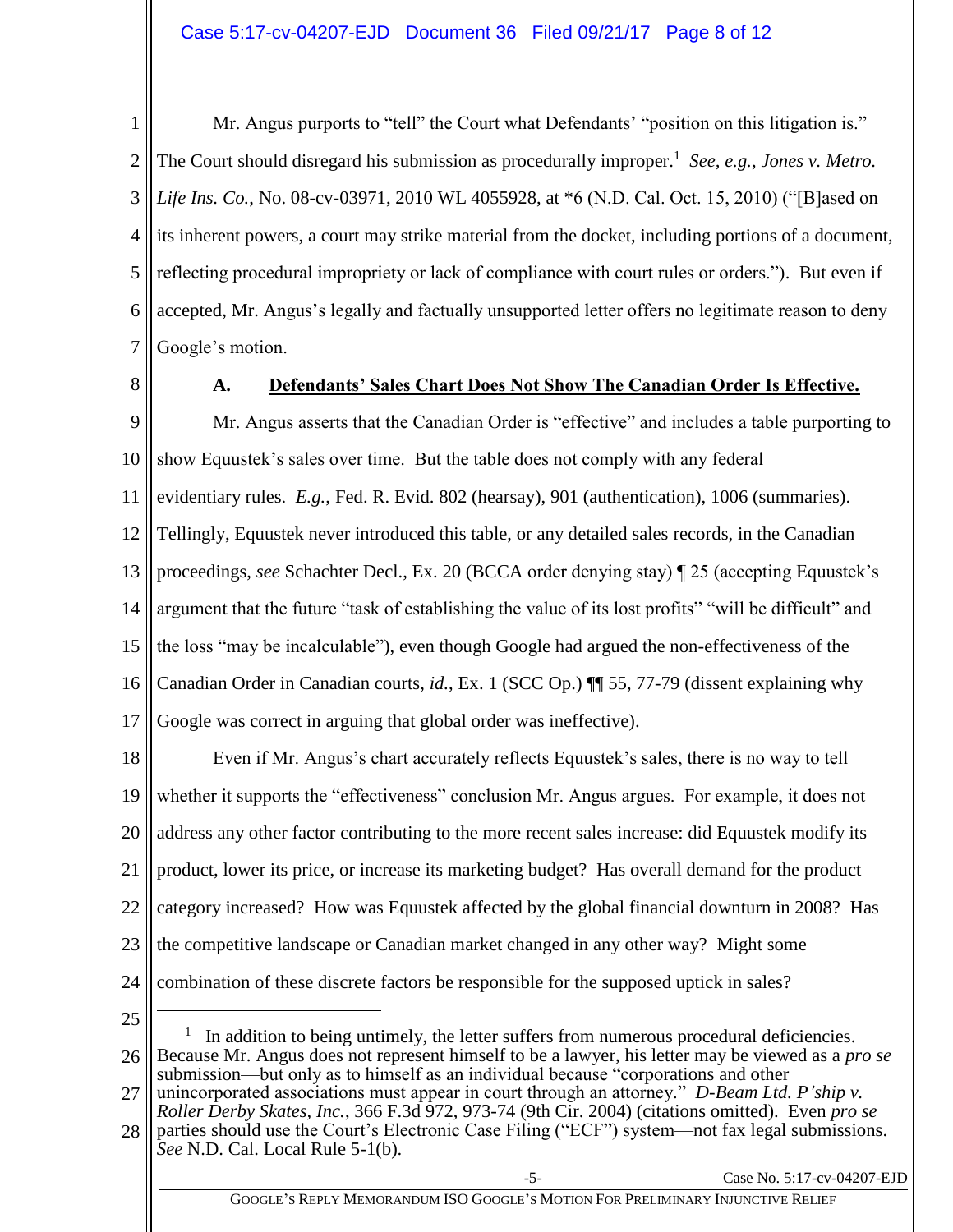## Case 5:17-cv-04207-EJD Document 36 Filed 09/21/17 Page 9 of 12

1 2 3 4 5 6 7 8 9 10 Even if all of these questions were resolved in Equustek's favor, for purposes of First Amendment analysis of the effectiveness of censoring the speech of a single search engine, Mr. Angus's table is wholly irrelevant. The First Amendment's test for effectiveness is not that the ban has some measurable effect; it is that there is a complete affinity between the ban and preventing access to the information by the public. *See, e.g.*, *Nebraska Press Association v. Stuart*, 427 U.S. 539, 542-44, 565-67 (1976) (gag order on national media was not effective to stop spread of word-of-mouth news about public jury trial). Equustek cannot satisfy that test. The public can still access Datalink's websites, regardless of what action Google alone takes. *See*  Opening Br. at 12-14; Declaration of Margret Caruso (Dkt. 16-4), Ex. 1 (list of live Datalink websites); Schachter Decl. ¶ 13.

11 12 13 14 15 16 17 18 19 Mr. Angus asserts that "[e]veryone knows … that it is not possible for an online business to survive if it cannot be found on Google," but the fact remains that Datalink's business *has* survived—notwithstanding Google's ongoing compliance with the Canadian Order for over three years. *See* Caruso Decl. ¶¶ 2-7, Exs. 1-6; Strait Decl. ¶¶ 12-14. Mr. Angus also claims that the trial court made a finding to this effect "based on expert evidence." But the trial court's opinion that "the defendants will not be commercially successful" without appearing in Google search results did not cite any expert testimony, nor was any such evidence ever even introduced in the Canadian proceedings, as far as Google knows. *See* Schachter Decl., Ex. 10 (Trial Court Op.) ¶ 152.

<span id="page-8-0"></span>20

21

# **B. At Equustek's Urging, The Supreme Court Of Canada Chose Not To Consider U.S. Law.**

22 23 24 25 26 27 28 At oral argument before the Supreme Court of Canada, Equustek's counsel argued that the enforceability of the Canadian Order "in the United States is a question for U.S. courts, it has nothing to do with this case," and that once the Supreme Court of Canada ruled, "the American courts [can] then tell us what the law really is." *See* Schachter Decl., Ex. 23 (SCC Argument Tr.) at 111-12, 115. These words speak for themselves, irrespective of how Mr. Angus tries to spin them. Having first chosen to inject U.S. speech law into the Canadian action by seeking a *global* order to censor Google's speech, and then having persuaded the Canadian courts that the issues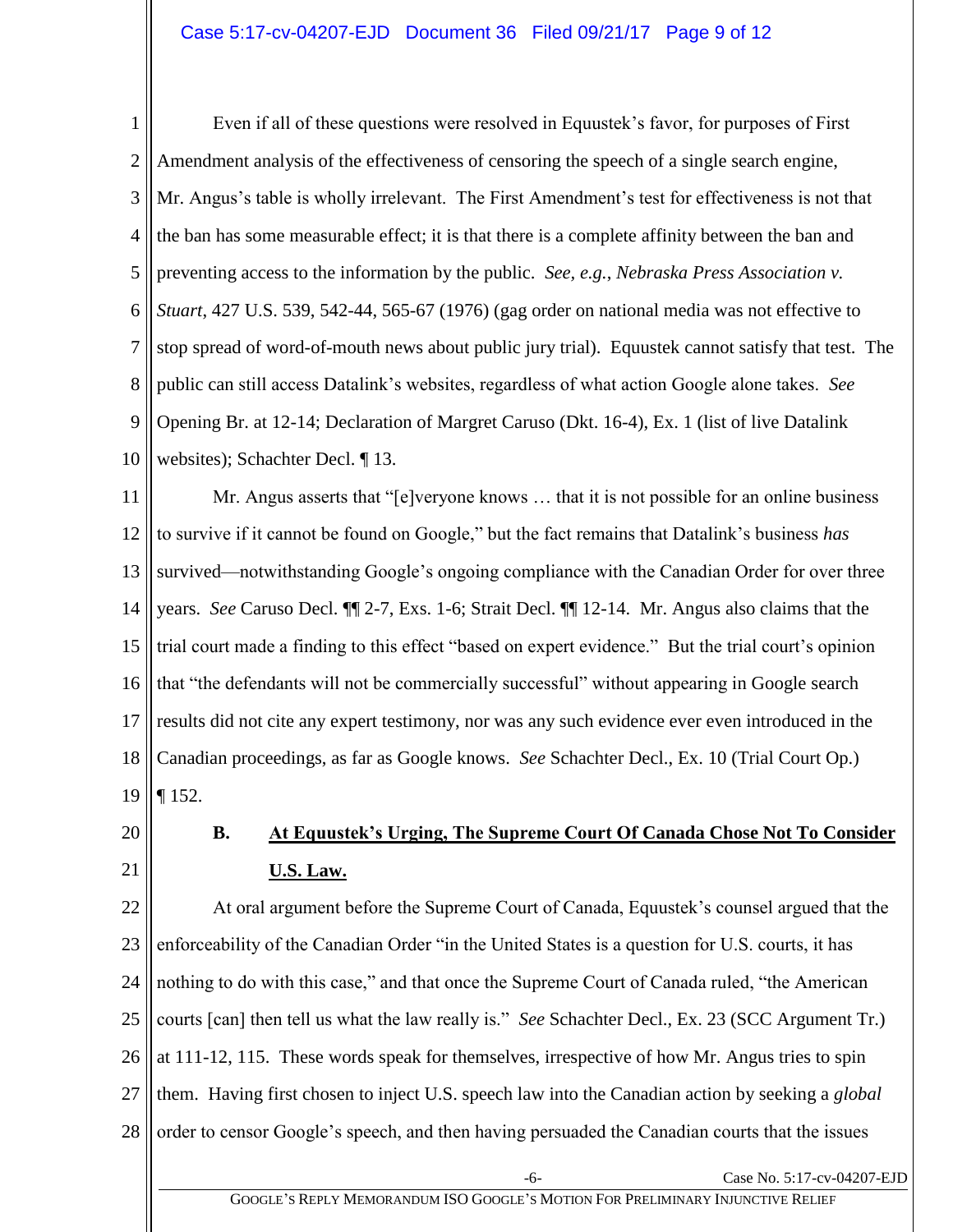1 2 of U.S. law were for U.S. courts to consider on a later day, it is disingenuous for Mr. Angus to object now that the day has come.

3 4 5 6 7 8 9 10 11 12 13 14 15 16 17 18 19 20 21 22 23 24 25 26 27 28 Mr. Angus repeatedly represents that Equustek has "never had any intention of applying to U.S. courts to enforce our Canadian order" because it already won in Canada. This misses the point. By requiring compliance in the United States, Equustek has effectively already sought enforcement of the Canadian Order in the United States. Compliance as to U.S. speech—here Google's U.S. search results—cannot occur anywhere but the United States. Equustek's insistence on Google's compliance with its foreign order *within the United States* is the precise scenario a majority of Ninth Circuit judges determined would have presented a ripe First Amendment dispute in *Yahoo!*. *See* 433 F.3d at 1222 (3-vote plurality opinion on ripeness indicating that United States enforcement would violate the First Amendment), 1244-45 (5-vote separate opinion concurring on jurisdiction, dissenting on ripeness, and concluding on the merits that ordering Yahoo to take delisting actions in the United States violates the First Amendment). The only reason enforcement of the French orders in *Yahoo!* was *not* barred by the First Amendment was because the French defendants expressly acknowledged that they only sought prohibition of Yahoo's listings for anti-Semitic materials from appearing *in France.* 433 F.3d at 1212 (plurality opinion). In contrast, Equustek has insisted that Google must suppress search results returned to users located within the *United States*. That position unavoidably seeks enforcement of the Canadian Order within the United States, and it violates the First Amendment. The foreign relations laws of the United States (and Canada) do not permit the extraterritorial enforcement of injunctions absent sovereign consent. *See* Schachter Decl., Ex. 22 (Intervening Brief of Attorney General of Canada) ¶¶ 1, 21-30; Restatement (Fourth) of Foreign Relations Law § 408; *Zynga, Inc. v. Vostu USA, Inc.*, No. 11-cv-02959, 2011 WL 3516164, at \*3 (N.D. Cal. Aug. 11, 2011) (recognizing federal judicial policy of "protect[ing] the court's own jurisdiction" and enjoining "enforcement of [an] exceptionally broad Brazilian injunction" that "would prevent this Court from meaningfully adjudicating the claims of U.S. copyright infringement in this case"), *restraining order dissolved after Brazilian court stayed original injunction*, 816 F. Supp. 2d 824, 827 (N.D. Cal. Sept. 16, 2011).

Case No. 5:17-cv-04207-EJD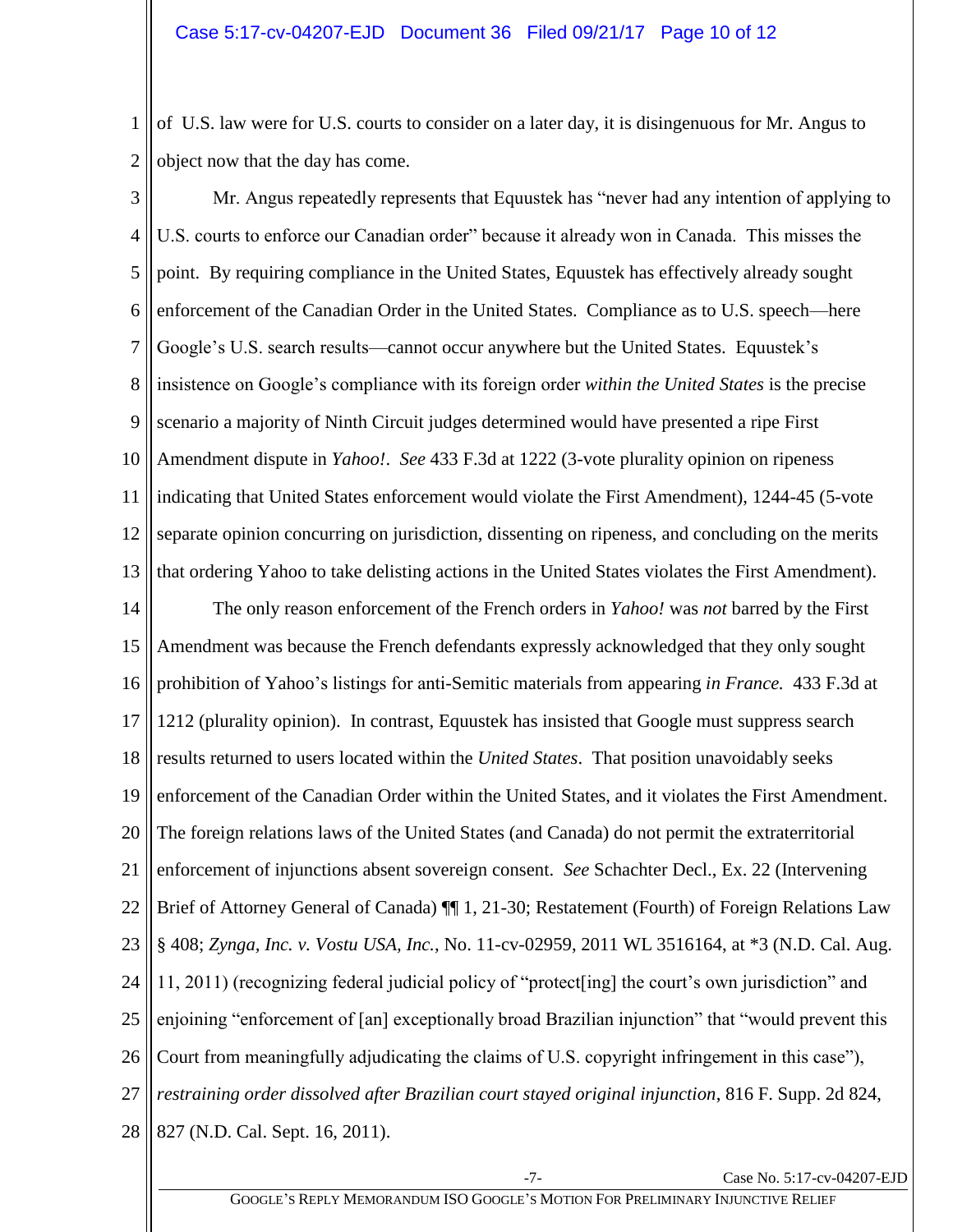<span id="page-10-0"></span>1 2

# **C. Mr. Angus Misapprehends The Law When He Argues "There Is No Need For Any U.S. Court To Get Involved."**

3 4 5 6 7 8 Mr. Angus argues that this Court "need" not get involved in this matter, but his reasoning misapprehends the record—and the law. He acknowledges that Google could go back to the Canadian trial court and seek a "variance." Yet he identifies no basis for Google to do so, and ignores the recognition by both the Supreme Court of Canada and the British Columbia Court of Appeals that if any other "jurisdiction finds the order offensive to its core values, an application could be made [by Google] to the court to modify the order so as to avoid the problem."

9 Schachter Decl., Ex. 21 (BCCA Op.)  $\P 94.2$ 

10 11 12 13 14 Mr. Angus notes that Google could wait until the conclusion of the Canadian trial that he represents is scheduled for next year. But he says nothing about U.S. case law holding that the "loss of First Amendment freedoms, for even minimal amounts of time, unquestionably constitutes irreparable injury." *Valle Del Sol Inc. v. Whiting*, 709 F.3d 808, 828 (9th Cir. 2013) (quoting *Elrod v. Burns*, 427 U.S. 347, 373 (1976) (plurality opinion)); *see also* Opening Br. at 22.

15 16 17 18 Mr. Angus's contention that Google did not previously reveal the specific location from which its search results take-downs are conducted is wholly irrelevant. Because the Canadian Order covers speech occurring within the United States (i.e., Google's search results returned to users in the U.S.), U.S. law applies to that speech.<sup>3</sup>

<span id="page-10-1"></span>19

# **D. Google Is Not Ignoring "The Rule of Law."**

20 21 22 23 24 Mr. Angus repeatedly suggests that Google views itself as above the rule of law, notwithstanding that Google has fully complied with the improperly extraterritorial Canadian injunction orders against it—the original one and the nine ensuing ones—and duly appealed them in Canada. *See* Schachter Decl., Exs. 10-19 (original and supplemental orders); *id.*, Ex. 1 (SCC

25

-8- Case No. 5:17-cv-04207-EJD

<sup>26</sup>  $\overline{a}$ 2 *See also id.*, Ex. 1 (SCC Op.)  $\P\P$  46-47 (holding that it is not Equustek's burden under the "balance of convenience" test to "demonstrate, country by country, where such an order is legally permissible").

<sup>27</sup> 28 <sup>3</sup> In any event, however, Google conducts search de-listing of the type Equustek obtained from the United States. *See* Strait Decl. ¶ 8. The Canadian trial court knew this. *See* Schachter Decl., Ex. 10 (Trial Court Op.) ¶ 146 ("[O]n the record before me, the injunction would compel Google to take steps in California or in the state in which its search engine is controlled ....").